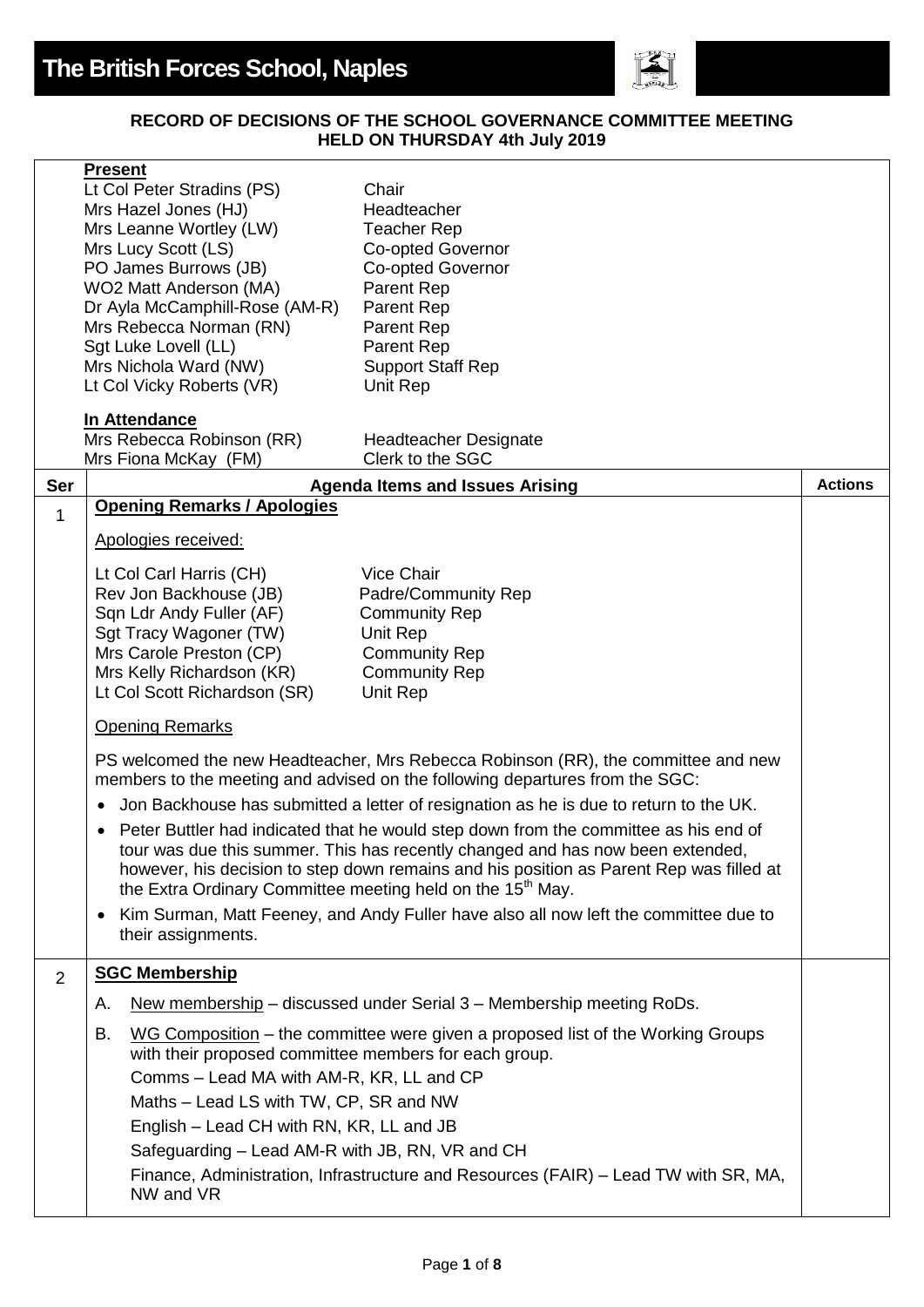|   | VR advised that she is unsure as to whether she will be able to commit to both of her<br>proposed WGs or whether it would be better for her to focus on 1. This is due to her<br>already being heavily committed in her other roles at work and also as church warden.<br>PS stated that the FAIR WG had enough members and that she could be taken off that<br>particular group.<br>NW, also nominated for 2 WGs, advised that due to her current commitments, she may<br>$\bullet$<br>be better to focus on 1 WG rather than 2, and so it was discussed that the FAIR WG<br>could possibly run without her as this WG also has the support of the Headteacher and<br>the SBM during meetings etc. However, for now, it was suggested and agreed to keep<br>NW on this WG for the time being, unless it becomes an issue. |                                  |
|---|----------------------------------------------------------------------------------------------------------------------------------------------------------------------------------------------------------------------------------------------------------------------------------------------------------------------------------------------------------------------------------------------------------------------------------------------------------------------------------------------------------------------------------------------------------------------------------------------------------------------------------------------------------------------------------------------------------------------------------------------------------------------------------------------------------------------------|----------------------------------|
|   | Headteacher Designate - PS welcomed the new Headteacher for BFS, Mrs Rebecca<br>C.<br>Robinson.<br>Rebecca gave a brief career history, stating that she has just spent 4 years in Cyprus<br>and previous to that 2 years in the Falkland Islands. Prior to this, she spent 17 years in<br>Scotland due to her husband's police role. She stated that BFS has a good reputation<br>within MOD schools and from what she has seen it is very well deserved! She thanked<br>HJ and her team for helping her move to run smoothly. She is very keen and excited<br>for the new school year and will work with staff to shape the school agenda. One of the<br>main focuses will be on the curriculum as there has been a new OFSTED framework.                                                                                |                                  |
| 3 | Records of Decisions (RoDs) from previous meeting & Matters Arising                                                                                                                                                                                                                                                                                                                                                                                                                                                                                                                                                                                                                                                                                                                                                        |                                  |
|   | From RoDs Serial 2 (2)                                                                                                                                                                                                                                                                                                                                                                                                                                                                                                                                                                                                                                                                                                                                                                                                     |                                  |
|   | Comms – it was confirmed that once RODs are ratified that they are published on the<br>٠<br>school website and also the Comms notice board in the school entrance. However, it<br>has been noted that the website is not currently accessed as much as it could be. PS<br>suggested possibly more is needed to be done to signpost people to it. MA agreed to<br>explore ways in which to improve the website and enhance communications, possibly<br>with the use of software applications to reduce costs.                                                                                                                                                                                                                                                                                                               | MA                               |
|   | TORs - As the WGs have all been looked at again and been updated with new and<br>٠<br>existing members, PS has asked that the TORs for each group be checked over to<br>ensure that they are up to date and fit for purpose. The TORs for the FAIR WG will need<br>to be completed and sent to the Chair to review as they are still outstanding.                                                                                                                                                                                                                                                                                                                                                                                                                                                                          | <b>ALL WGs</b><br><b>FAIR WG</b> |
|   |                                                                                                                                                                                                                                                                                                                                                                                                                                                                                                                                                                                                                                                                                                                                                                                                                            |                                  |
|   | From RoDs Serial 4 (3)<br>School Improvement Plan (SIP) – PS to develop a proforma in conjunction with LW for<br>WGs to describe their initiatives and how they fit in with the SIP. This will help in aligning<br>the WGs to the SIP.                                                                                                                                                                                                                                                                                                                                                                                                                                                                                                                                                                                     | PS/LW                            |
|   | From RoDs Serial 4 (4)                                                                                                                                                                                                                                                                                                                                                                                                                                                                                                                                                                                                                                                                                                                                                                                                     |                                  |
|   | Fire Warden Trg – FM is still waiting to confirm Mark Harris's (MH) availability to deliver<br>٠<br>training. MH has recently taken over as the DCYP SHE Advisor and is trying to<br>rearrange his calendar to fit in with his new role. FM will continue to try and arrange<br>training.                                                                                                                                                                                                                                                                                                                                                                                                                                                                                                                                  | <b>FM</b>                        |
|   | Leaking roof – There has yet to be an update on the school's leaking roof, reported in<br>previously RODs as something that General Deakin had engaged with. PS will follow up<br>on this to find out what discussion have taken place.                                                                                                                                                                                                                                                                                                                                                                                                                                                                                                                                                                                    | <b>PS</b>                        |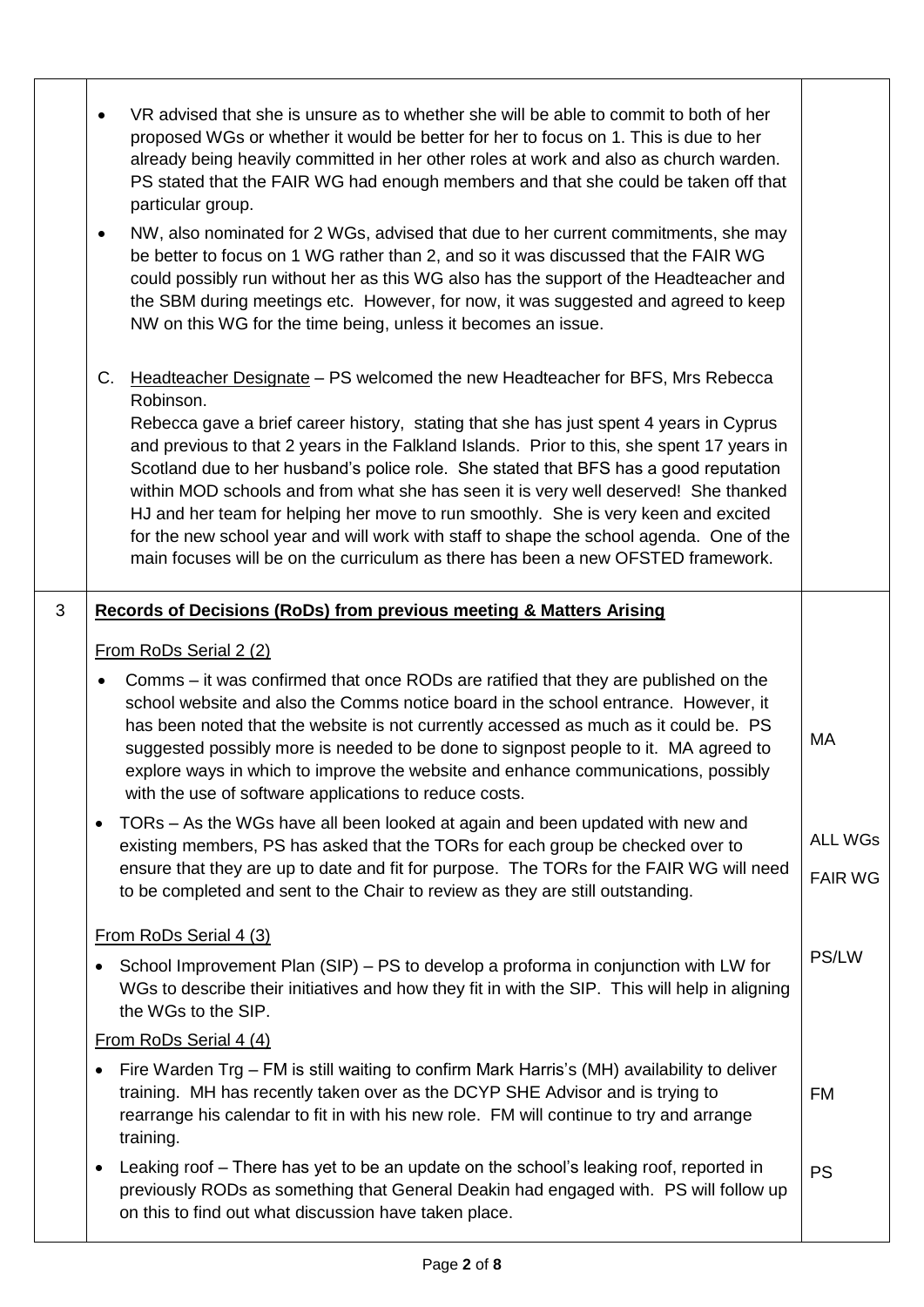| From RoDs Serial 5 (4)                                                                                                                                                                                                                                                                                                                                                                                                                                                                                                                                                                                                                                                                                                                                                                                     |                |
|------------------------------------------------------------------------------------------------------------------------------------------------------------------------------------------------------------------------------------------------------------------------------------------------------------------------------------------------------------------------------------------------------------------------------------------------------------------------------------------------------------------------------------------------------------------------------------------------------------------------------------------------------------------------------------------------------------------------------------------------------------------------------------------------------------|----------------|
| Due to MH's new role, AM-R has been unable as yet to obtain the supportive materials<br>and information on allergy and food policies which are used in other MoD schools. She<br>will continue to engage with MH to acquire the necessary materials.                                                                                                                                                                                                                                                                                                                                                                                                                                                                                                                                                       | AM-R           |
|                                                                                                                                                                                                                                                                                                                                                                                                                                                                                                                                                                                                                                                                                                                                                                                                            |                |
| From RoDs Serial 7 (2)                                                                                                                                                                                                                                                                                                                                                                                                                                                                                                                                                                                                                                                                                                                                                                                     |                |
| Extra signage for slip/trip hazard is still to be acquired and placed in position for the<br>changing rooms (which were decommissioned by DIO a number of years ago). FM will<br>continue to chase.                                                                                                                                                                                                                                                                                                                                                                                                                                                                                                                                                                                                        | <b>FM</b>      |
| From RoDs Serial 7 (3)                                                                                                                                                                                                                                                                                                                                                                                                                                                                                                                                                                                                                                                                                                                                                                                     |                |
| Parental responsibility on photography and images. Hazel Russell, the Safeguarding<br>Lead for MOD Schools and DCYP was approached regarding this issue. She has<br>advised that the DCYP policy team are looking at the current policy in order to update it<br>and issue schools with a revised policy. The current Visual Images policy the school<br>has remains extant until the issue of the updated policy from DCYP. The FAIR WG will<br>track this issue to ensure progress.                                                                                                                                                                                                                                                                                                                      | <b>FAIR WG</b> |
| From RoDs Serial 8 (4)                                                                                                                                                                                                                                                                                                                                                                                                                                                                                                                                                                                                                                                                                                                                                                                     |                |
| Policies List – a comprehensive list of current policies still needs to be compiled together<br>with scheduled dates for reviews. PS advised that the strengthened FAIR WG is now in<br>a good position to help develop this list in order to promote effective policy<br>management.                                                                                                                                                                                                                                                                                                                                                                                                                                                                                                                      | <b>FAIR WG</b> |
|                                                                                                                                                                                                                                                                                                                                                                                                                                                                                                                                                                                                                                                                                                                                                                                                            |                |
| From RoDs Serial 8 (6)<br>LSA Pay – Mel Giannolo (Civilian Personnel Officer) has liaised with support staff to<br>ensure that recognition of previous relevant experience is reflected in their salary. Staff<br>to whom this applies have now been awarded appropriate pay increases.                                                                                                                                                                                                                                                                                                                                                                                                                                                                                                                    |                |
| From RoDs Serial 8 (7)                                                                                                                                                                                                                                                                                                                                                                                                                                                                                                                                                                                                                                                                                                                                                                                     |                |
| Provision of Early Years - PS to discuss with the new Headteacher out of Committee in<br>the new academic year.                                                                                                                                                                                                                                                                                                                                                                                                                                                                                                                                                                                                                                                                                            | <b>PS/RR</b>   |
| The ROD's from 14 <sup>th</sup> March 2019 were proposed as a true and accurate record of the<br>meeting by LL and second by AM-R.                                                                                                                                                                                                                                                                                                                                                                                                                                                                                                                                                                                                                                                                         |                |
| <b>Membership Meeting RoDs</b>                                                                                                                                                                                                                                                                                                                                                                                                                                                                                                                                                                                                                                                                                                                                                                             |                |
|                                                                                                                                                                                                                                                                                                                                                                                                                                                                                                                                                                                                                                                                                                                                                                                                            |                |
| PS advised that CP, the newly appointed Community Rep, now only has 6 months left in<br>post due to her husband's unexpected good news for his next assignment. She already<br>has DBS clearance and has previously been an SGC member at previous locations. A<br>replacement for CP was discussed, with AM-R suggesting that a possible candidate<br>could be Angela Howarth (AH), the events Community Liaison Officer (CLO) as she<br>appears interested. AM-R advised that AH's role as CLO could benefit the committee<br>as a replacement for CP given that her SGC role is Community Rep. LS asked, as<br>there are 2 CLOs (one for events and one for new arrivals), would this be offered to both<br>and be a voluntary role or on their job descriptions. In the event that AH registers a firm | $AM-R$         |
| interest, PS will liaise with WO Spalding, Head of the UKNSE, on this matter.                                                                                                                                                                                                                                                                                                                                                                                                                                                                                                                                                                                                                                                                                                                              | <b>PS</b>      |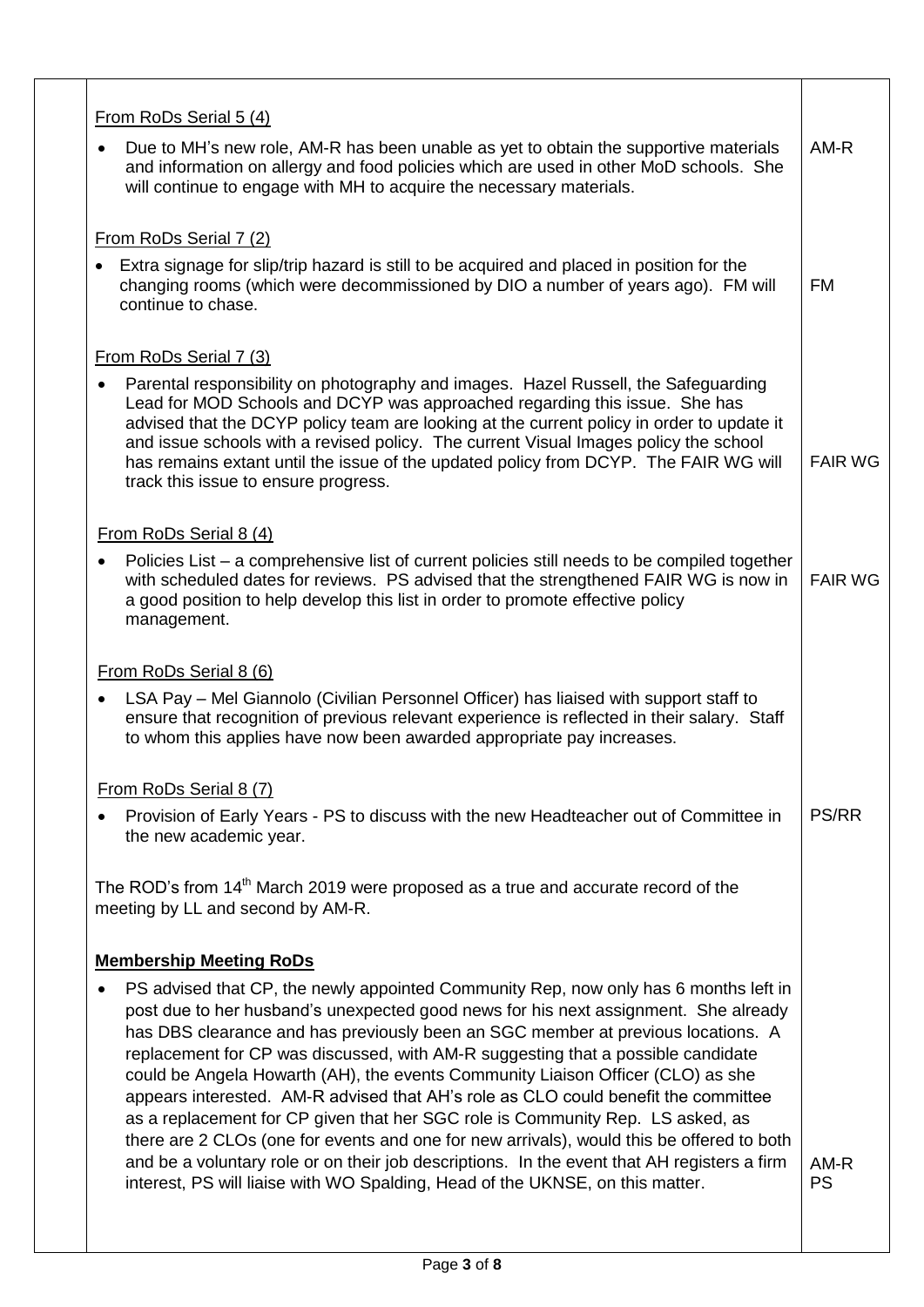|   | As JB also needs a replacement as padre/community rep, VR asked if PS would also<br>confirm with WO Spalding, if the SGC role would also be part of the new Padre's job<br>description or not as this would clarify if this would be a paid position or not. PS asked<br>VR if she could first clarify with the current padre if this is currently the case, and then<br>engage WO Spalding if required.                                                 | <b>VR</b>                                               |
|---|----------------------------------------------------------------------------------------------------------------------------------------------------------------------------------------------------------------------------------------------------------------------------------------------------------------------------------------------------------------------------------------------------------------------------------------------------------|---------------------------------------------------------|
|   | VR enquired about SGC Induction training for new members. PS will raise this issue<br>with Rowley Bucknill, the new Assistant Chief Education Officer (ACEO). Thereafter,<br>the FAIR WG will need to conduct follow up action to determine suitable dates, and<br>arrange this training.                                                                                                                                                                | <b>PS</b><br><b>FAIR WG</b><br><b>NEW</b><br><b>SGC</b> |
|   | With regards to SGC Safeguarding training, this is being scheduled during Kim<br>$\bullet$<br>Harrison's (Senior Education Social Worker) next visit currently planned w/c 21 Oct.                                                                                                                                                                                                                                                                       | <b>NEW</b><br><b>SGC</b>                                |
| 4 | <b>Headteacher's Report (circulated prior to the meeting)</b>                                                                                                                                                                                                                                                                                                                                                                                            |                                                         |
|   | Item 1 Attendance                                                                                                                                                                                                                                                                                                                                                                                                                                        |                                                         |
|   | An attendance monitoring report reflecting attendance this year to date was circulated<br>prior to the meeting with attendance for this period being very slightly below the DFE<br>recommended minimum of 95%. The majority of absence has been due to illnesses and<br>agreed holidays. The School Leadership Team (SLT) confirmed that local bouts of<br>illness had reduced the overall figure and that at this stage it was not a cause of concern. | <b>ALL TO</b><br><b>NOTE</b>                            |
|   | Item 2 Staff                                                                                                                                                                                                                                                                                                                                                                                                                                             |                                                         |
|   | The allocation of teachers to classes for the new academic year has been discussed<br>with, and agreed by, the new Headteacher prior to announcement to the SGC and<br>parents. The SGC were advised of changes and this will be circulated to parents in the<br>newsletter going out later today.                                                                                                                                                       | <b>FM</b>                                               |
|   | As there is an unusually large Year 6 cohort in comparison with previous years (albeit<br>$\bullet$<br>still a small number of students), Maserati and Lamborghini classes will be taught<br>separately for most of the Curriculum, except for some aspects of PE (for example,<br>swimming).                                                                                                                                                            |                                                         |
|   | Mrs Warren<br>Alpha and Romeo Class (12 pupils)<br><b>FS1 &amp; FS2</b>                                                                                                                                                                                                                                                                                                                                                                                  |                                                         |
|   | Ferrari Class (20 pupils)<br>Y1 & Y2<br>Mrs Homer                                                                                                                                                                                                                                                                                                                                                                                                        |                                                         |
|   | Maserati Class (18 pupils)<br>Y3 & Y4<br><b>Miss Andrews</b>                                                                                                                                                                                                                                                                                                                                                                                             |                                                         |
|   | Y5 & Y6<br>Lamborghini Class (16 Pupils<br>Mrs Wortley/Mrs Corbett                                                                                                                                                                                                                                                                                                                                                                                       |                                                         |
|   | Mrs Wortley will teach Lamborghini Class in the mornings with Mrs Corbett teaching<br>$\bullet$<br>them in the afternoons. In so doing they will each be able to undertake their other<br>leadership responsibilities, as our Assistant Head and FS/KS1 Phase Leader.                                                                                                                                                                                    |                                                         |
|   | Item 4 Pupil outcomes                                                                                                                                                                                                                                                                                                                                                                                                                                    |                                                         |
|   | Annual Pupil Reports are scheduled to be sent out to parents on Friday the 12 <sup>th</sup> July<br>once all the data across the school has been finalised. The Statutory Assessments have<br>been completed, but all schools are awaiting Y6 SATs results which are released on 9th<br>July.                                                                                                                                                            |                                                         |
|   | There will be a Statutory Assessment provisional data analysis meeting on Wed 17 <sup>th</sup> July<br>$\bullet$<br>at 12:15 for a12:30 start. SGC English and Maths WG members are invited to attend.<br>Please confirm attendance to FM.                                                                                                                                                                                                               | English &<br>Maths<br><b>WGs</b>                        |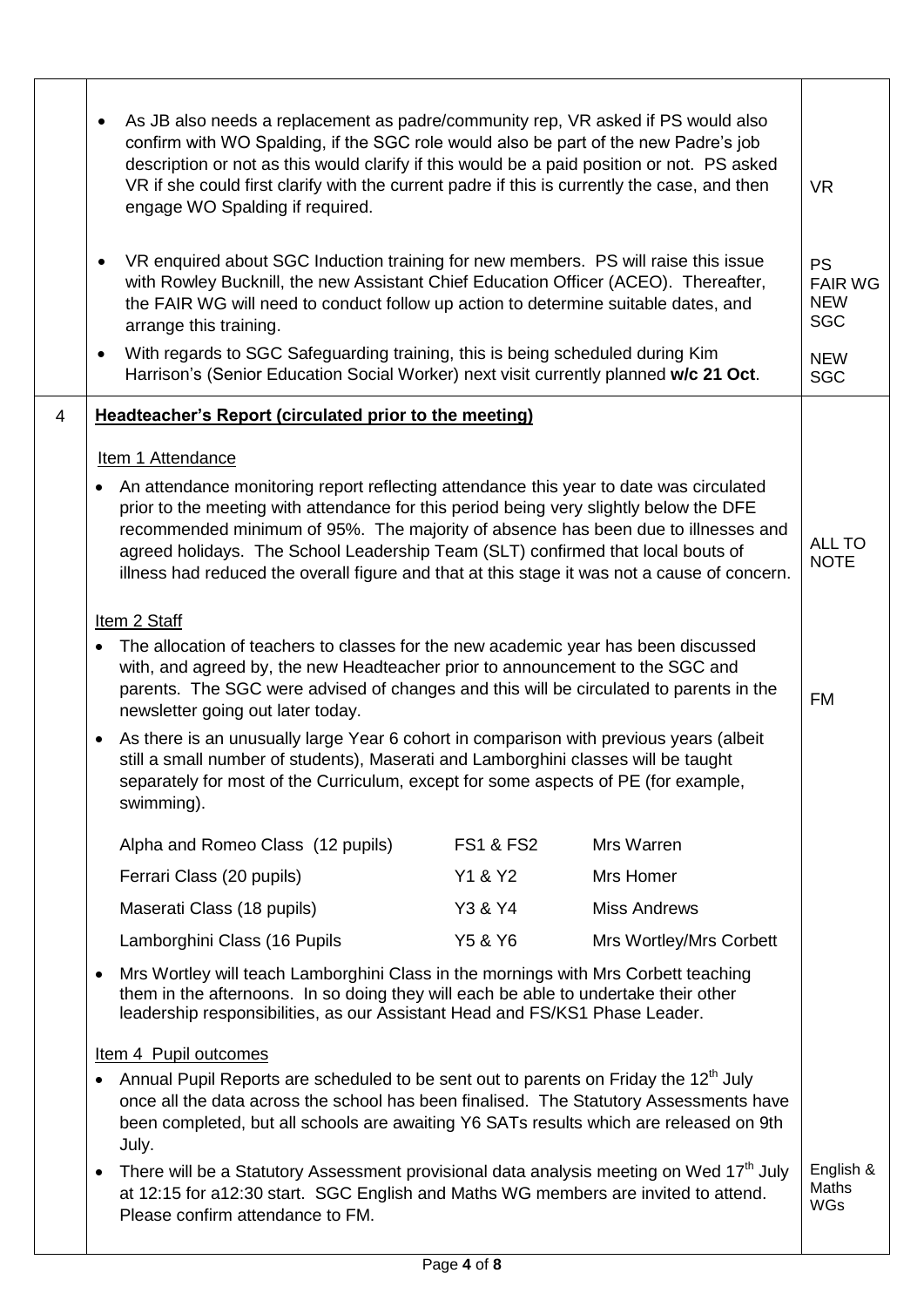| Item 5 School Improvement Plan (SIP)                                                                                                                                                                                                                                                                                                                                                                                                                                                                                                                                                                                                                                                                                                                                                                                                                                                                                                                                                                           |                             |
|----------------------------------------------------------------------------------------------------------------------------------------------------------------------------------------------------------------------------------------------------------------------------------------------------------------------------------------------------------------------------------------------------------------------------------------------------------------------------------------------------------------------------------------------------------------------------------------------------------------------------------------------------------------------------------------------------------------------------------------------------------------------------------------------------------------------------------------------------------------------------------------------------------------------------------------------------------------------------------------------------------------|-----------------------------|
| The SIP was updated and distributed to SGC members in May 19. This version<br>$\bullet$<br>includes highlights where actions are completed (green) / ongoing (yellow), together<br>with key dates not previously available. The SIP is reported as being on track and will<br>be reviewed in the early Autumn ready to inform the new SIP.                                                                                                                                                                                                                                                                                                                                                                                                                                                                                                                                                                                                                                                                     |                             |
| PS sought clarification on the meaning of figures in the SIP relating to End of Year<br>$\bullet$<br>Targets and pupil progress. He will discuss this again with RR in the Autumn term<br>when she develops the SIP.                                                                                                                                                                                                                                                                                                                                                                                                                                                                                                                                                                                                                                                                                                                                                                                           | <b>PS/RR</b>                |
| A Maths WG meeting record was distributed prior to the meeting and LS shared some<br>$\bullet$<br>key points at the meeting relating them to the Maths SIP strand.                                                                                                                                                                                                                                                                                                                                                                                                                                                                                                                                                                                                                                                                                                                                                                                                                                             |                             |
| Spring data identified that all children were making good progress, targets had been<br>adjusted and interventions had been put in place as required.                                                                                                                                                                                                                                                                                                                                                                                                                                                                                                                                                                                                                                                                                                                                                                                                                                                          |                             |
| Timestables Rockstars app - LS had been given an introduction to see how this tool<br>works for timestables which was considered to be very useful and encouraging. It is<br>intended to launch this in the Autumn.                                                                                                                                                                                                                                                                                                                                                                                                                                                                                                                                                                                                                                                                                                                                                                                            |                             |
| A SAT's data overview – LS had viewed past SATs papers to illustrate what the children<br>of different age groups are required to do.                                                                                                                                                                                                                                                                                                                                                                                                                                                                                                                                                                                                                                                                                                                                                                                                                                                                          |                             |
| Item 6 Budget                                                                                                                                                                                                                                                                                                                                                                                                                                                                                                                                                                                                                                                                                                                                                                                                                                                                                                                                                                                                  |                             |
| The new school budget for FY 19/20 was received on 20 <sup>th</sup> June 19. The allocation for<br>the school's DM Security and Sigma water coolers have now been included, however,<br>the agreed increase in allocation for school cleaning had not been adjusted to cover<br>costs. FM has contacted DCYP to rectify this. It was noted that there was a difference in<br>the formula of the budget being based on 55 Pupils on Roll (NOR) and the planned NOR<br>for September which is currently 66. FM to liaise with DCYP to request the allocation is<br>adjusted upwards.                                                                                                                                                                                                                                                                                                                                                                                                                             | <b>FM</b>                   |
| <b>Item 7 Premises Update</b>                                                                                                                                                                                                                                                                                                                                                                                                                                                                                                                                                                                                                                                                                                                                                                                                                                                                                                                                                                                  |                             |
| Cooling system - the school has been experiencing major issues with the cooling<br>system. On Friday 28 <sup>th</sup> June, and Monday 1 <sup>st</sup> July, extremely high temperatures (c30<br>degrees) were experienced in parts of the building. This was reported to, and advice<br>sought from, ACEO and H&S Advisor. FM also liaised with DIO/ Babcock and MAC<br>Italia who provided extra portable air cons units, however these proved to have minimal<br>effect due to gaps where the pipes for the air con units have been fitted. FM liaised with<br>Babcock and MAC Italia to try and get these closed off. DIO have arranged an urgent<br>appointment with the UK Company who manages the cooling system ASAP w/c 08 July.<br>The cooling system had been fixed for the short term and a number of contingency<br>measures have been put in place to relocate children to areas with A/C units should it<br>fail again. A longer term more sustainable solution needs to be found with possible |                             |
| retrospective fitting of A/C units subject to the weight load on the roof.                                                                                                                                                                                                                                                                                                                                                                                                                                                                                                                                                                                                                                                                                                                                                                                                                                                                                                                                     | <b>FM</b><br><b>FAIR WG</b> |
| EYFS outdoor play area tiling – the damaged floor tiles on the EYFS outdoor play area<br>٠<br>have now all been lifted and disposed of as they were starting to lift from the surface<br>which in turn was creating trip hazards for the children and staff. New tiles have been<br>purchased by DIO, but Babcock are still waiting on all tiles being delivered before<br>resurfacing the area. The area remains closed for children.                                                                                                                                                                                                                                                                                                                                                                                                                                                                                                                                                                         | <b>FM</b><br><b>FAIR WG</b> |
| Shading - business cases are still with DCYP for permanent shading for the EYFS and<br>main school playground area. Temporary shading in the form of large umbrellas have<br>been installed on the main playground and also the smaller EYFS outdoor play area.<br>Once the tiles have been replaced on the EYFS larger outer area, temporary shading<br>will also be installed there.                                                                                                                                                                                                                                                                                                                                                                                                                                                                                                                                                                                                                         | <b>FM</b><br><b>FAIR WG</b> |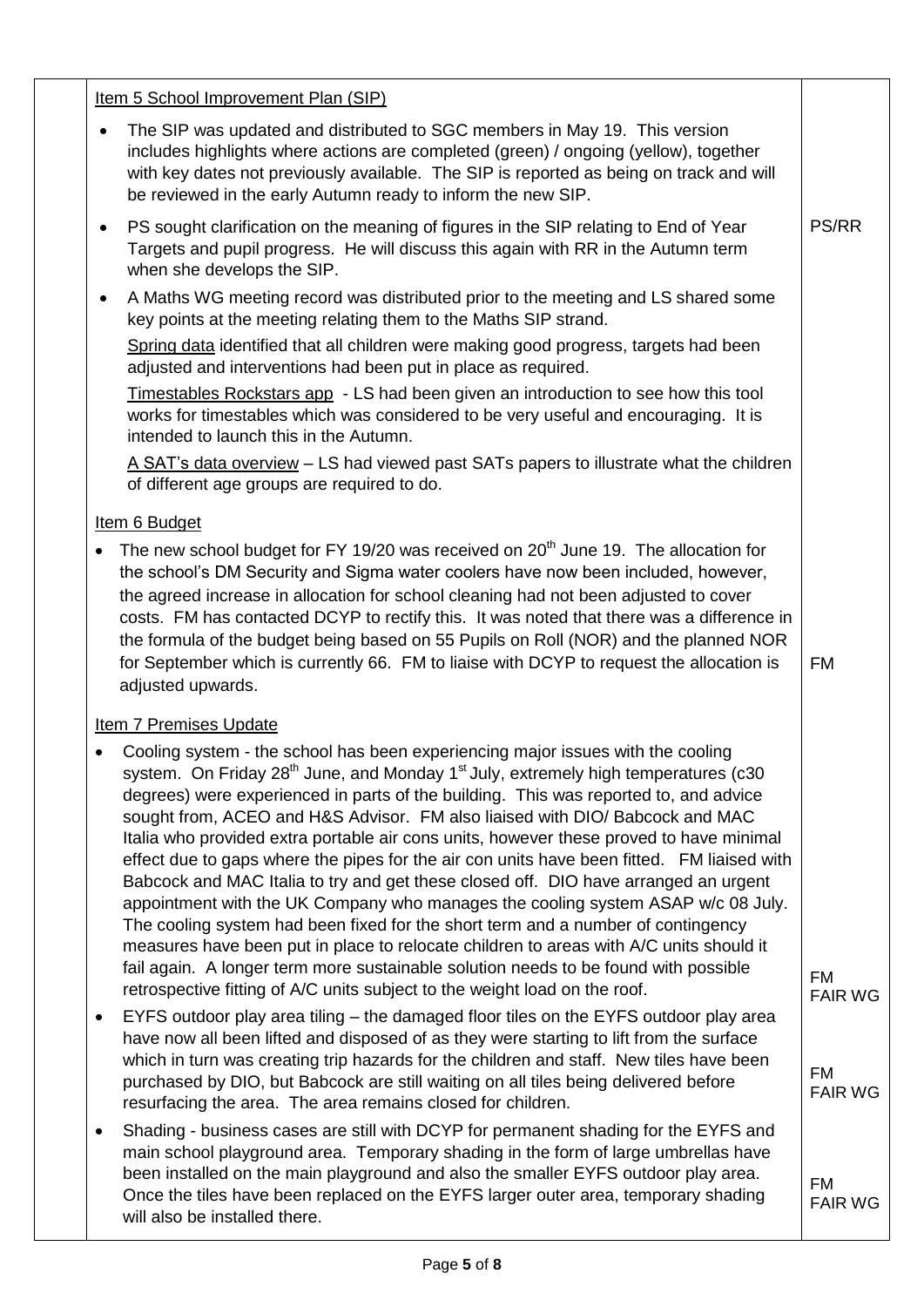| 5 | <b>Working Groups (WGs) Reports</b>                                                                                                                                                                                                                                                                                                                                                                                                                                                                                                                                                                                                                                                                                                                                                               |                                  |
|---|---------------------------------------------------------------------------------------------------------------------------------------------------------------------------------------------------------------------------------------------------------------------------------------------------------------------------------------------------------------------------------------------------------------------------------------------------------------------------------------------------------------------------------------------------------------------------------------------------------------------------------------------------------------------------------------------------------------------------------------------------------------------------------------------------|----------------------------------|
|   | Communication WG (circulated prior to the meeting)                                                                                                                                                                                                                                                                                                                                                                                                                                                                                                                                                                                                                                                                                                                                                |                                  |
|   | There is still a need for volunteers to help with after school club activities. HJ suggested<br>continuing to include the request in weekly Unit Routine Orders over the summer<br>period. LL asked SGC members to have a think of ways to try and gain interest for<br>more volunteers, and to pass ideas to the Comms WG for consideration and possible<br>action.                                                                                                                                                                                                                                                                                                                                                                                                                              | All WG<br>members<br>Comms<br>WG |
|   | Suggestions box - parent suggestions and responses seem to be working well, though<br>$\bullet$<br>the Comms WG need to play a bigger role in managing the suggestion box and liaising<br>with the school over the issues raised. Responses from the suggestions are published<br>on the Comms notice board by the school entrance and are also published in the school<br>newsletter. FM to forward any comments that have been in the newsletters that have<br>not been published yet on the Comms board to LL.                                                                                                                                                                                                                                                                                 | <b>FM</b><br>Comms<br>WG<br>LL   |
|   | After school club certificates – it was agreed that in future, the presentation of such<br>$\bullet$<br>certificates would be kept to a minimum e.g. one per child with others being given out in<br>classes to reduce the time needed. HJ advised that the swimming certificates will<br>likewise be managed in the end of term Celebrations Assembly.                                                                                                                                                                                                                                                                                                                                                                                                                                           | HJ/LW                            |
|   | Website - The Comms WG is looking into how to improve use of the website and<br>possibly cut down on the amount of paper news/letters etc. that are issued by school.<br>LW suggested that moving forwards parents could select their preferred option as some<br>parents still prefer to have the newsletter in hard copy. It was also highlighted that in<br>some instances such as school education visits informed parental consent is required in<br>the form of a permission slip. The Comms WG will explore possible options for the<br>website and discuss with PS, RR and LW.                                                                                                                                                                                                            | Comms<br>WG<br>PS/RR<br>/LW      |
|   | Parent Surveys - AM-R enquired why parent surveys were distributed at the end of the<br>school year, or if they could be completed at other times. HJ and RR advised that most<br>schools undertake such surveys at the end of the school year when most parents are<br>better placed to complete the survey and the findings are used as part of school self-<br>evaluation to inform the SIP etc. In addition, information gathering from parents is a<br>continuous process throughout the year e.g. meetings/workshops, parent consultations<br>and the suggestions box etc. PS suggested that the Comms WG could have a look at<br>the current process and see if they can come up with any suggestions to perhaps see if<br>surveys would be beneficial at different times within the year. | Comms<br><b>WG</b>               |
|   | English WG (circulated prior to the meeting)                                                                                                                                                                                                                                                                                                                                                                                                                                                                                                                                                                                                                                                                                                                                                      |                                  |
|   | JB had attended a Staff Meeting focussing upon Standardisation which was also<br>included in a subsequent newsletter. PS noted that the report was very user friendly<br>and could be a model adopted by other SGC members.                                                                                                                                                                                                                                                                                                                                                                                                                                                                                                                                                                       | All WGs<br>to Note               |
|   | Maths WG (circulated prior to the meeting)                                                                                                                                                                                                                                                                                                                                                                                                                                                                                                                                                                                                                                                                                                                                                        |                                  |
|   | Discussed during HT report at Serial 4 Item 5.                                                                                                                                                                                                                                                                                                                                                                                                                                                                                                                                                                                                                                                                                                                                                    |                                  |
|   | <b>Final Points on WG Activity</b>                                                                                                                                                                                                                                                                                                                                                                                                                                                                                                                                                                                                                                                                                                                                                                |                                  |
|   | PS suggested that a little too much is left to the WG Leads. It would be a good if WG                                                                                                                                                                                                                                                                                                                                                                                                                                                                                                                                                                                                                                                                                                             |                                  |
|   | members would approach the leads more readily to discuss ideas, and make sure things<br>happen, even if the Lead is unable to undertake things themselves. WG members should<br>endeavour to support their WG leads proactively, in order to develop ideas and convert<br>decisions into tangible action.                                                                                                                                                                                                                                                                                                                                                                                                                                                                                         | All WG<br>members                |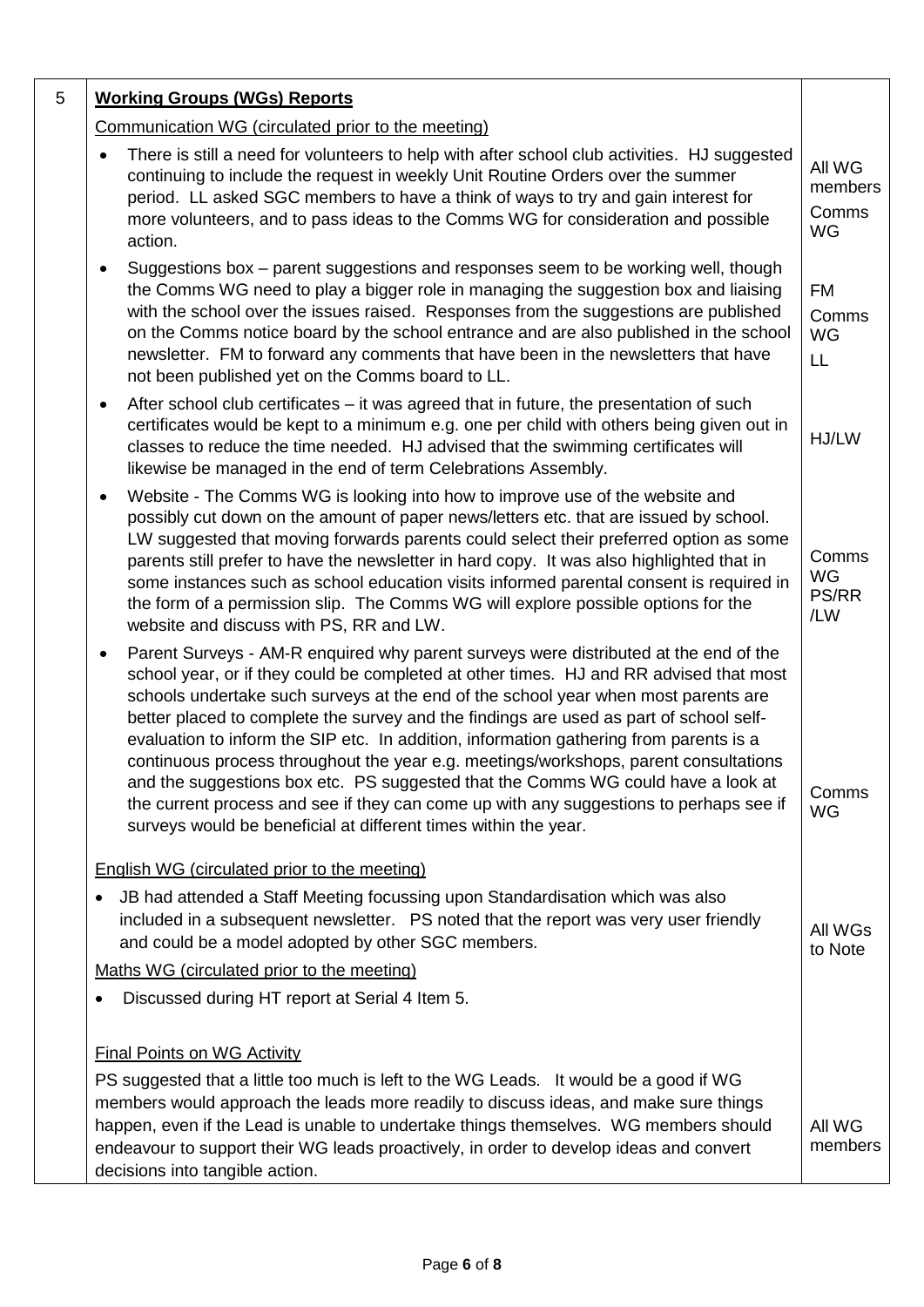| 6              | <b>FoBFS Update (circulated before the meeting)</b>                                                                                                                                                                                                                                                                                                                                                                                                                                                                                                                                                                                     |                         |
|----------------|-----------------------------------------------------------------------------------------------------------------------------------------------------------------------------------------------------------------------------------------------------------------------------------------------------------------------------------------------------------------------------------------------------------------------------------------------------------------------------------------------------------------------------------------------------------------------------------------------------------------------------------------|-------------------------|
|                | Minutes of the most recent FoBFS Committee Meeting held on 7 <sup>th</sup> May had been circulated<br>prior to the meeting. AM-R provided an update as follows:                                                                                                                                                                                                                                                                                                                                                                                                                                                                         |                         |
|                | Rebecca King will be replaced as Secretary due to her family's assignment back to the<br>$\bullet$<br>UK. The new Secretary will be Mrs Mel Harris.                                                                                                                                                                                                                                                                                                                                                                                                                                                                                     |                         |
|                | Balance of the fund is looking healthy at $\epsilon$ 1,190.04. LL will check with Carl Strachan,<br>$\bullet$<br>head of the BFF Fund to confirm limits on holdings in the fund. FM/LW will also to look<br>at TORs concerning School funds to see if there is anything related to fund limits.                                                                                                                                                                                                                                                                                                                                         | LL<br>LW/FM             |
|                | Sports Day BBQ was re scheduled to now be at the end of term on Thursday the 18 <sup>th</sup><br>$\bullet$<br>July at 13:00. AM-R asked for volunteers to help with the BBQ, to which LL and PS<br>offered their help.                                                                                                                                                                                                                                                                                                                                                                                                                  | LL/PS                   |
|                | PS thanked FoBFS for all they have done, and also expressed particular thanks to<br>$\bullet$<br>Rebecca King for her work as Secretary.                                                                                                                                                                                                                                                                                                                                                                                                                                                                                                |                         |
| $\overline{7}$ | <b>Review of School Policies (circulated prior to meeting)</b>                                                                                                                                                                                                                                                                                                                                                                                                                                                                                                                                                                          |                         |
|                | <b>Handwriting Policy</b>                                                                                                                                                                                                                                                                                                                                                                                                                                                                                                                                                                                                               |                         |
|                | The handwriting policy was presented for ratification by the SGC having been written by<br>the English subject leader in close consultation with teaching staff to ensure that<br>teaching reflects the policy. For example, during a routine book scrutiny, HJ and LW had<br>noted that exercise books used for handwriting were being used less than expected, but<br>the quality of handwriting in exercise books used across the curriculum was high. As a<br>result of this scrutiny, the draft policy had been amended so that the use of exercise<br>books for teaching handwriting would be used at the discretion of teachers. |                         |
|                | PS requested that all annexes are listed at the end of the main document.<br>$\bullet$                                                                                                                                                                                                                                                                                                                                                                                                                                                                                                                                                  | <b>LW</b>               |
|                | LS checked that the handwriting policy was included in the current list of policies and<br>their review dates. LW confirmed that it is already on the list and will be updated as the<br>review date comes back around.                                                                                                                                                                                                                                                                                                                                                                                                                 | LW                      |
|                | PS enquired as to whether handwriting assessments for new starters to the school were<br>$\bullet$<br>taking place. LW confirmed that new children are assessed by their class teacher on<br>arrival by completing a piece of work to provide a baseline handwriting assessment.                                                                                                                                                                                                                                                                                                                                                        |                         |
|                | The SGC adjudged the handwriting policy to be well written, clear and coherent. The<br>$\bullet$<br>policy was ratified unanimously.                                                                                                                                                                                                                                                                                                                                                                                                                                                                                                    |                         |
| 8              | <u>AOB</u>                                                                                                                                                                                                                                                                                                                                                                                                                                                                                                                                                                                                                              |                         |
|                | SGC Pre-Meeting Record of Decisions - Monday 1st Jul 19                                                                                                                                                                                                                                                                                                                                                                                                                                                                                                                                                                                 |                         |
|                | 1. SGC members discussed the possibility, and appropriateness, of benchmarking against<br>SGCs of other Schools. This was considered potentially very valuable, with an initial focus<br>on MOD Schools in a similar position as BFS Naples, thereafter drawing comparisons with<br>SGCs in other MOD Schools and/or UK State Schools. CH agreed to explore this issue in<br>more detail to ascertain the art of the possible, to enable a course of action to be developed.                                                                                                                                                            | <b>CH</b>               |
|                | 2. It was agreed that the Finance Administration and Facilities (FAF) WG should be<br>renamed Finance Administration Infrastructure and Resources (FAIR). After discussion<br>regarding the difficulties in forging strong links with MOD Schools, particularly concerning<br>FAIR related matters, it was agreed that consideration should be given to visiting MOD<br>Schools in Upavon (or elsewhere) in order to "Press the flesh," speak to appropriate experts<br>and develop good working relationships. The FAIR WG will investigate the possibility of<br>arranging such a visit and discuss with PS/CH.                       | <b>FAIR WG</b><br>PS/CH |